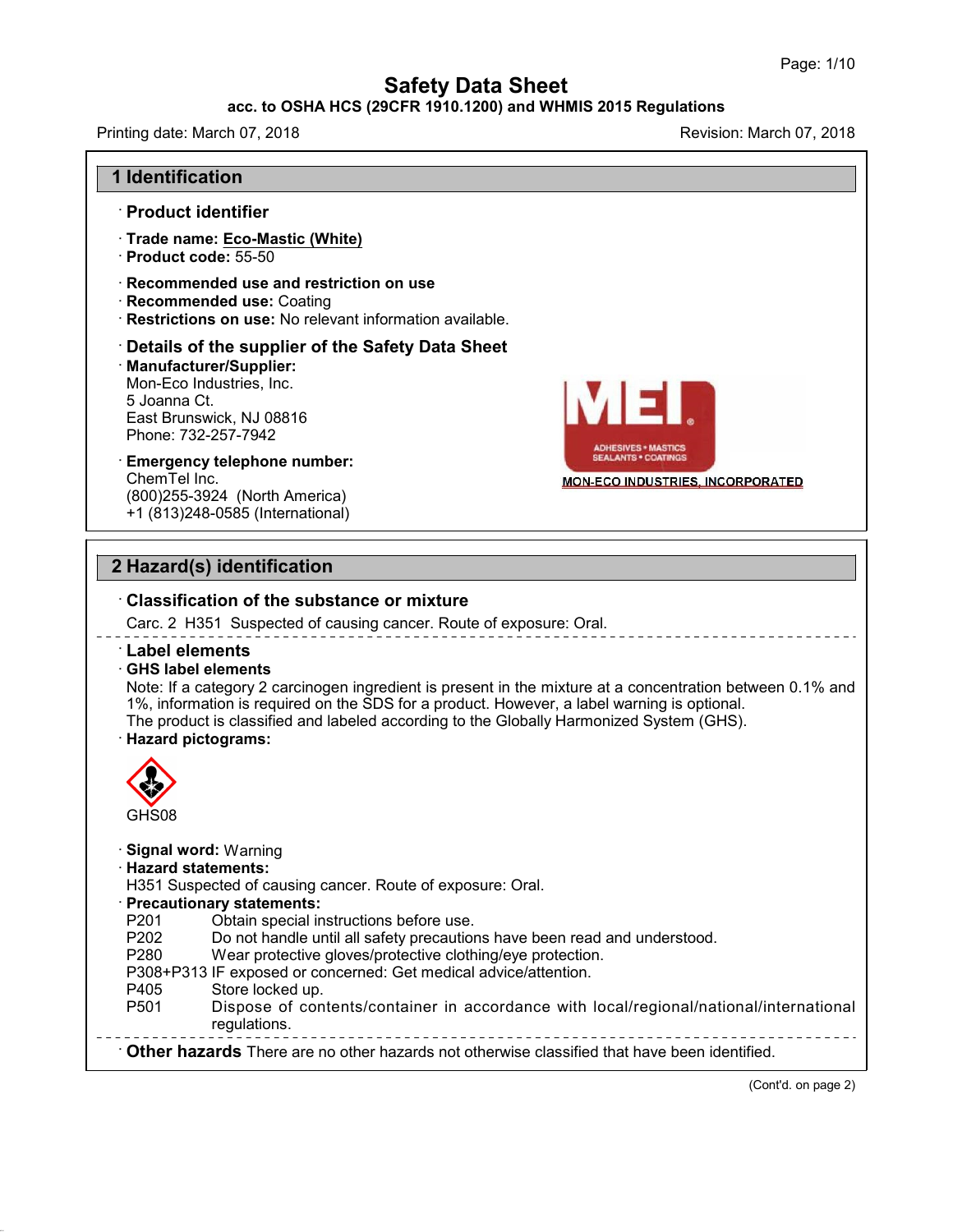### **acc. to OSHA HCS (29CFR 1910.1200) and WHMIS 2015 Regulations**

Printing date: March 07, 2018 **Printing date: March 07, 2018** Revision: March 07, 2018

**Trade name: Eco-Mastic (White)**

(Cont'd. of page 1)

### **3 Composition/information on ingredients**

#### · **Chemical characterization: Mixtures**

| Components:               |                                    |                                                                                                                        |         |
|---------------------------|------------------------------------|------------------------------------------------------------------------------------------------------------------------|---------|
|                           | 1317-65-3 limestone                |                                                                                                                        | $<$ 20% |
|                           | 13463-67-7 titanium dioxide        |                                                                                                                        | $5\%$   |
|                           | 57-55-6 propylene glycol           |                                                                                                                        | $5\%$   |
|                           | 9016-45-9 nonylphenol, ethoxylated | Skin Irrit. 2, H315; Eye Irrit. 2A, H319                                                                               | $1\%$   |
|                           | 108-05-4 vinyl acetate             | <b>Elam.</b> Lig. 2, H225<br><b>&amp; Carc. 2, H351</b><br>$\langle \cdot \rangle$ Acute Tox. 4, H332; STOT SE 3, H335 | $< 1\%$ |
| 14808-60-7 quartz         |                                    |                                                                                                                        | $< 1\%$ |
| · Additional information: |                                    |                                                                                                                        |         |

For the wording of the listed Hazard Statements, refer to section 16.

For the listed ingredient(s), the identity and/or exact percentage(s) are being withheld as a trade secret.

#### **4 First-aid measures**

#### · **Description of first aid measures**

#### · **After inhalation:**

Respiration of particulates is unlikely during normal usage.

Supply fresh air; consult doctor in case of complaints.

Provide oxygen treatment if affected person has difficulty breathing.

#### · **After skin contact:**

Immediately wash with water and soap and rinse thoroughly. Seek medical treatment in case of complaints.

### · **After eye contact:**

Remove contact lenses if worn.

Rinse opened eye for several minutes under running water. If symptoms persist, consult a doctor.

· **After swallowing:**

Rinse out mouth and then drink plenty of water.

Do not induce vomiting; immediately call for medical help.

- · **Most important symptoms and effects, both acute and delayed:**
- Headache
- **Dizziness**

Gastric or intestinal disorders when ingested.

Nausea in case of ingestion.

- · **Danger:** May cause cancer. Route of exposure: Oral.
- · **Indication of any immediate medical attention and special treatment needed:**

No relevant information available.

#### **5 Fire-fighting measures**

- · **Extinguishing media**
- · **Suitable extinguishing agents:**

Foam

46.0.4

(Cont'd. on page 3)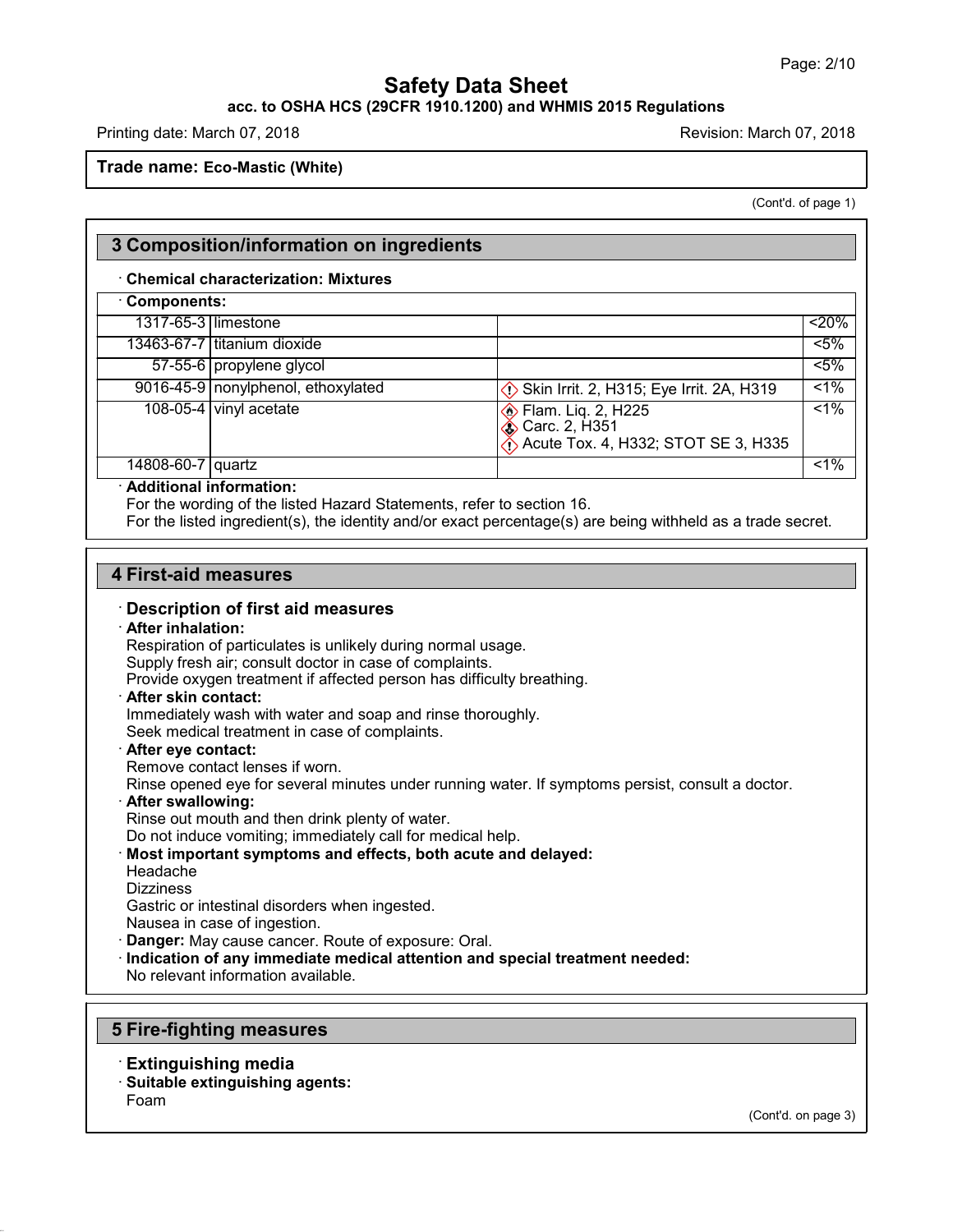#### **acc. to OSHA HCS (29CFR 1910.1200) and WHMIS 2015 Regulations**

Printing date: March 07, 2018 **Printing date: March 07, 2018** Revision: March 07, 2018

**Trade name: Eco-Mastic (White)**

(Cont'd. of page 2)

Fire-extinguishing powder Carbon dioxide Water fog / haze

· **For safety reasons unsuitable extinguishing agents:** None.

· **Special hazards arising from the substance or mixture**

Formation of toxic gases is possible during heating or in case of fire.

· **Advice for firefighters**

· **Protective equipment:**

Wear self-contained respiratory protective device.

Wear fully protective suit.

### **6 Accidental release measures**

### · **Personal precautions, protective equipment and emergency procedures**

Ensure adequate ventilation.

Wear protective equipment. Keep unprotected persons away.

For large spills, use respiratory protective device against the effects of fumes/dust/aerosol.

· **Environmental precautions**

Do not allow to enter sewers/ surface or ground water.

Inform respective authorities in case of seepage into water course or sewage system.

· **Methods and material for containment and cleaning up**

Absorb with liquid-binding material (sand, diatomite, acid binders, universal binders, sawdust). Send for recovery or disposal in suitable receptacles.

· **Reference to other sections**

See Section 7 for information on safe handling.

See Section 8 for information on personal protection equipment.

See Section 13 for disposal information.

## **7 Handling and storage**

#### · **Handling**

46.0.4

### · **Precautions for safe handling:**

Use only in well ventilated areas. Avoid splashes or spray in enclosed areas. Avoid contact with the eyes and skin.

Avoid breathing dust.

Handle with care.

· **Information about protection against explosions and fires:** No special measures required.

· **Conditions for safe storage, including any incompatibilities**

· **Requirements to be met by storerooms and receptacles:**

Avoid storage near extreme heat, ignition sources or open flame.

Store in cool, dry conditions in well sealed receptacles.

· **Information about storage in one common storage facility:**

Store away from foodstuffs.

Store away from oxidizing agents.

· **Specific end use(s)** No relevant information available.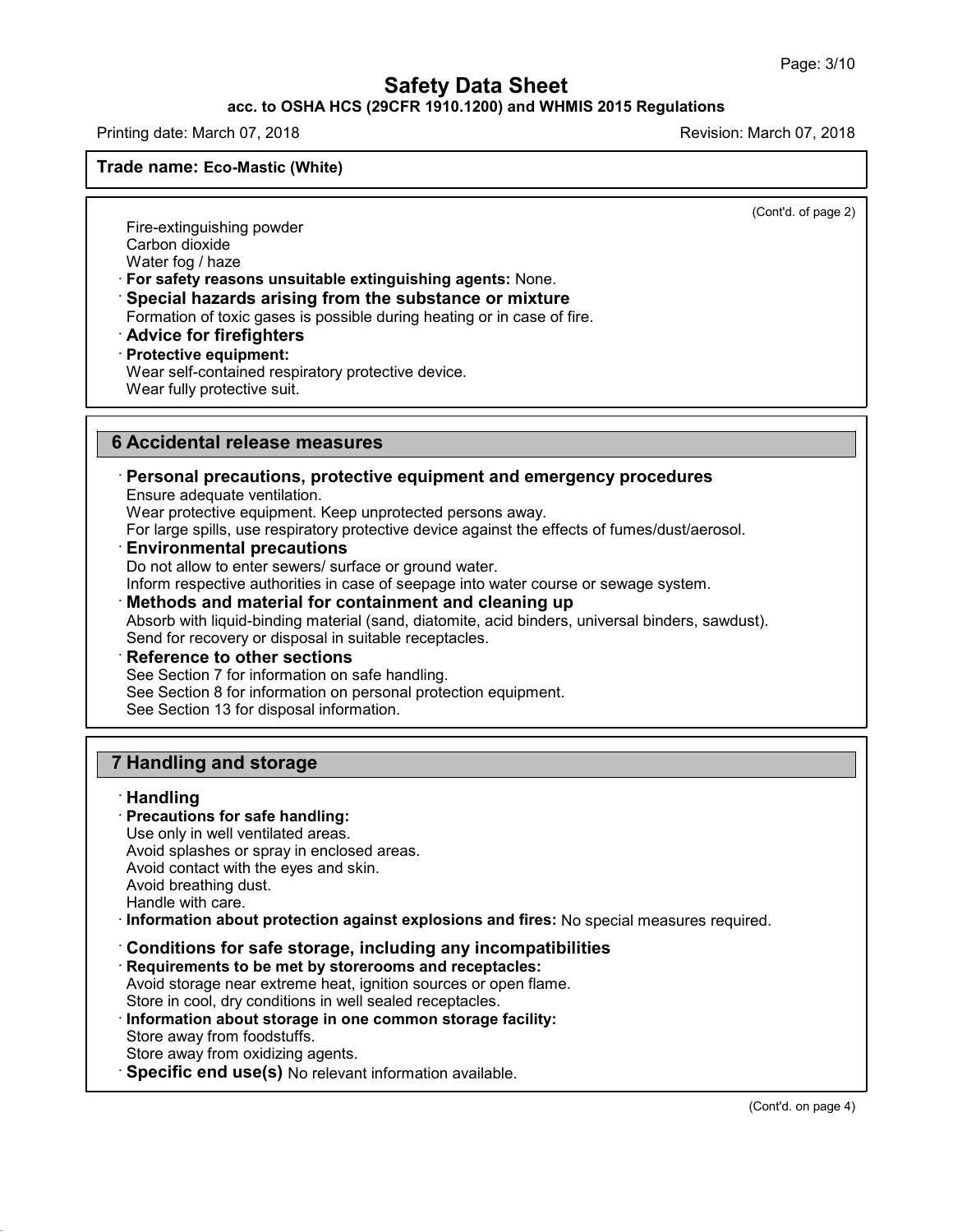#### **acc. to OSHA HCS (29CFR 1910.1200) and WHMIS 2015 Regulations**

Printing date: March 07, 2018 **Printing date: March 07, 2018** 

Г

46.0.4

**Trade name: Eco-Mastic (White)**

(Cont'd. of page 3)

|                             | 8 Exposure controls/personal protection                                                           |
|-----------------------------|---------------------------------------------------------------------------------------------------|
| <b>Control parameters</b>   |                                                                                                   |
|                             | Components with limit values that require monitoring at the workplace:                            |
| 1317-65-3 limestone         |                                                                                                   |
| PEL (USA)                   | Long-term value: 15* 5** mg/m <sup>3</sup><br>*total dust **respirable fraction                   |
| REL (USA)                   | Long-term value: 10* 5** mg/m <sup>3</sup><br>*total dust **respirable fraction                   |
| TLV (USA)                   | TLV withdrawn                                                                                     |
| 13463-67-7 titanium dioxide |                                                                                                   |
| PEL (USA)                   | Long-term value: 15* mg/m <sup>3</sup><br>*total dust                                             |
| REL (USA)                   | See Pocket Guide App. A                                                                           |
| TLV (USA)                   | Long-term value: 10 mg/m <sup>3</sup><br>withdrawn from NIC                                       |
| EL (Canada)                 | Long-term value: 10* 3** mg/m <sup>3</sup><br>*total dust;**respirable fraction; IARC 2B          |
| EV (Canada)                 | Long-term value: 10 mg/m <sup>3</sup><br>total dust                                               |
|                             | LMPE (Mexico) Long-term value: 10 mg/m <sup>3</sup><br>A4                                         |
| 57-55-6 propylene glycol    |                                                                                                   |
| <b>WEEL (USA)</b>           | Long-term value: 10 mg/m <sup>3</sup>                                                             |
| EV (Canada)                 | Long-term value: 155* 10** mg/m <sup>3</sup> , 50* ppm<br>*vapour and aerosol; ** aerosol only    |
| 108-05-4 vinyl acetate      |                                                                                                   |
| REL (USA)                   | Ceiling limit value: 15* mg/m <sup>3</sup> , 4* ppm<br>$*15$ -min                                 |
| TLV (USA)                   | Short-term value: 53 mg/m <sup>3</sup> , 15 ppm<br>Long-term value: 35 mg/m <sup>3</sup> , 10 ppm |
| EL (Canada)                 | Short-term value: 15 ppm<br>Long-term value: 10 ppm<br><b>IARC 2B</b>                             |
| EV (Canada)                 | Short-term value: 15 ppm<br>Long-term value: 10 ppm                                               |
|                             | LMPE (Mexico) Short-term value: 15 ppm<br>Long-term value: 10 ppm<br>A <sub>3</sub>               |
| 14808-60-7 quartz           |                                                                                                   |
| PEL (USA)                   | see Quartz listing                                                                                |
| REL (USA)                   | Long-term value: 0.05* mg/m <sup>3</sup><br>*respirable dust; See Pocket Guide App. A             |
| TLV (USA)                   | Long-term value: 0.025* mg/m <sup>3</sup>                                                         |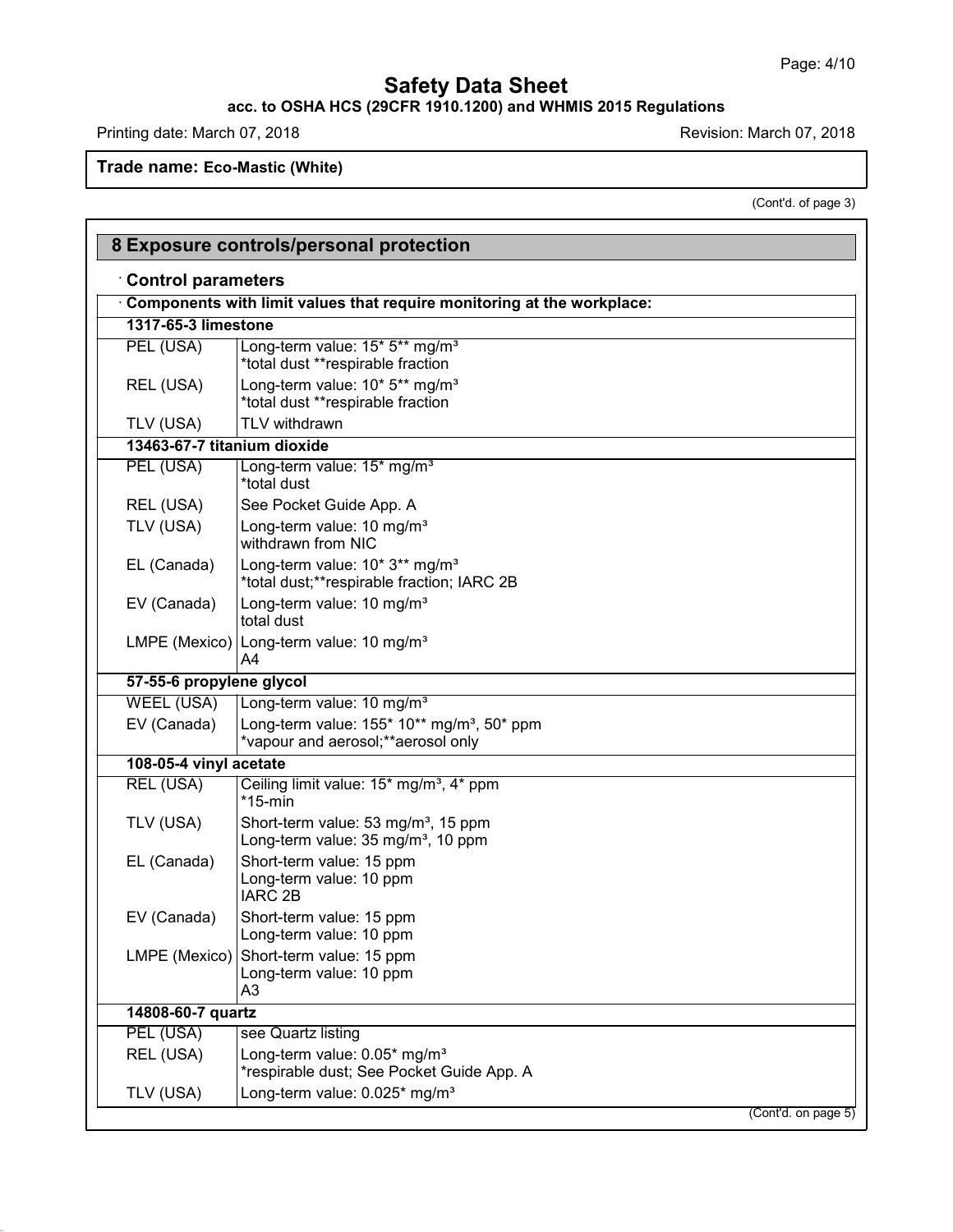#### **acc. to OSHA HCS (29CFR 1910.1200) and WHMIS 2015 Regulations**

Printing date: March 07, 2018 **Printing date: March 07, 2018** 

**Trade name: Eco-Mastic (White)**

|                                                                                                           | (Cont'd. of page 4)                                                                                                                                                                                                                                                                                                                                                                                                                                                                                                                                                                                                               |
|-----------------------------------------------------------------------------------------------------------|-----------------------------------------------------------------------------------------------------------------------------------------------------------------------------------------------------------------------------------------------------------------------------------------------------------------------------------------------------------------------------------------------------------------------------------------------------------------------------------------------------------------------------------------------------------------------------------------------------------------------------------|
|                                                                                                           | *as respirable fraction                                                                                                                                                                                                                                                                                                                                                                                                                                                                                                                                                                                                           |
| EL (Canada)                                                                                               | Long-term value: 0.025 mg/m <sup>3</sup><br>ACGIH A2; IARC 1                                                                                                                                                                                                                                                                                                                                                                                                                                                                                                                                                                      |
| EV (Canada)                                                                                               | Long-term value: 0.10* mg/m <sup>3</sup><br>*respirable fraction                                                                                                                                                                                                                                                                                                                                                                                                                                                                                                                                                                  |
|                                                                                                           | LMPE (Mexico) Long-term value: $0.025*$ mg/m <sup>3</sup><br>A2, *fracción respirable                                                                                                                                                                                                                                                                                                                                                                                                                                                                                                                                             |
| <b>Exposure controls</b><br>Do not breathe dust.<br><b>Breathing equipment:</b><br>· Protection of hands: | General protective and hygienic measures:<br>The usual precautionary measures for handling chemicals should be followed.<br>Keep away from foodstuffs, beverages and feed.<br>Immediately remove all soiled and contaminated clothing.<br>Wash hands before breaks and at the end of work.<br>Avoid contact with the eyes and skin.<br>Engineering controls: No relevant information available.<br>NIOSH or EU approved dust respirator should be used for operations generating dust.<br>Use suitable respiratory protective device in case of insufficient ventilation.<br>For spills, respiratory protection may be advisable. |
|                                                                                                           | Protective gloves<br>The glove material has to be impermeable and resistant to the product the substance the preparation.                                                                                                                                                                                                                                                                                                                                                                                                                                                                                                         |
| Eye protection:<br>Safety glasses                                                                         |                                                                                                                                                                                                                                                                                                                                                                                                                                                                                                                                                                                                                                   |
|                                                                                                           | · Body protection: Protective work clothing<br>Limitation and supervision of exposure into the environment<br>No relevant information available.<br>Risk management measures No relevant information available.                                                                                                                                                                                                                                                                                                                                                                                                                   |
|                                                                                                           | 9 Physical and chemical properties                                                                                                                                                                                                                                                                                                                                                                                                                                                                                                                                                                                                |
|                                                                                                           | Information on basic physical and chemical properties                                                                                                                                                                                                                                                                                                                                                                                                                                                                                                                                                                             |
| · Appearance:                                                                                             |                                                                                                                                                                                                                                                                                                                                                                                                                                                                                                                                                                                                                                   |
| Form:                                                                                                     | Liquid                                                                                                                                                                                                                                                                                                                                                                                                                                                                                                                                                                                                                            |
| Color:                                                                                                    | White                                                                                                                                                                                                                                                                                                                                                                                                                                                                                                                                                                                                                             |
| · Odor:                                                                                                   | Mild                                                                                                                                                                                                                                                                                                                                                                                                                                                                                                                                                                                                                              |
| Odor threshold:                                                                                           | Not determined.                                                                                                                                                                                                                                                                                                                                                                                                                                                                                                                                                                                                                   |

**· pH-value:** Not determined.<br>**· Melting point/Melting range:** Not determined.  $\cdot$  Melting point/Melting range:

**· Odor threshold:** 

46.0.4

(Cont'd. on page 6)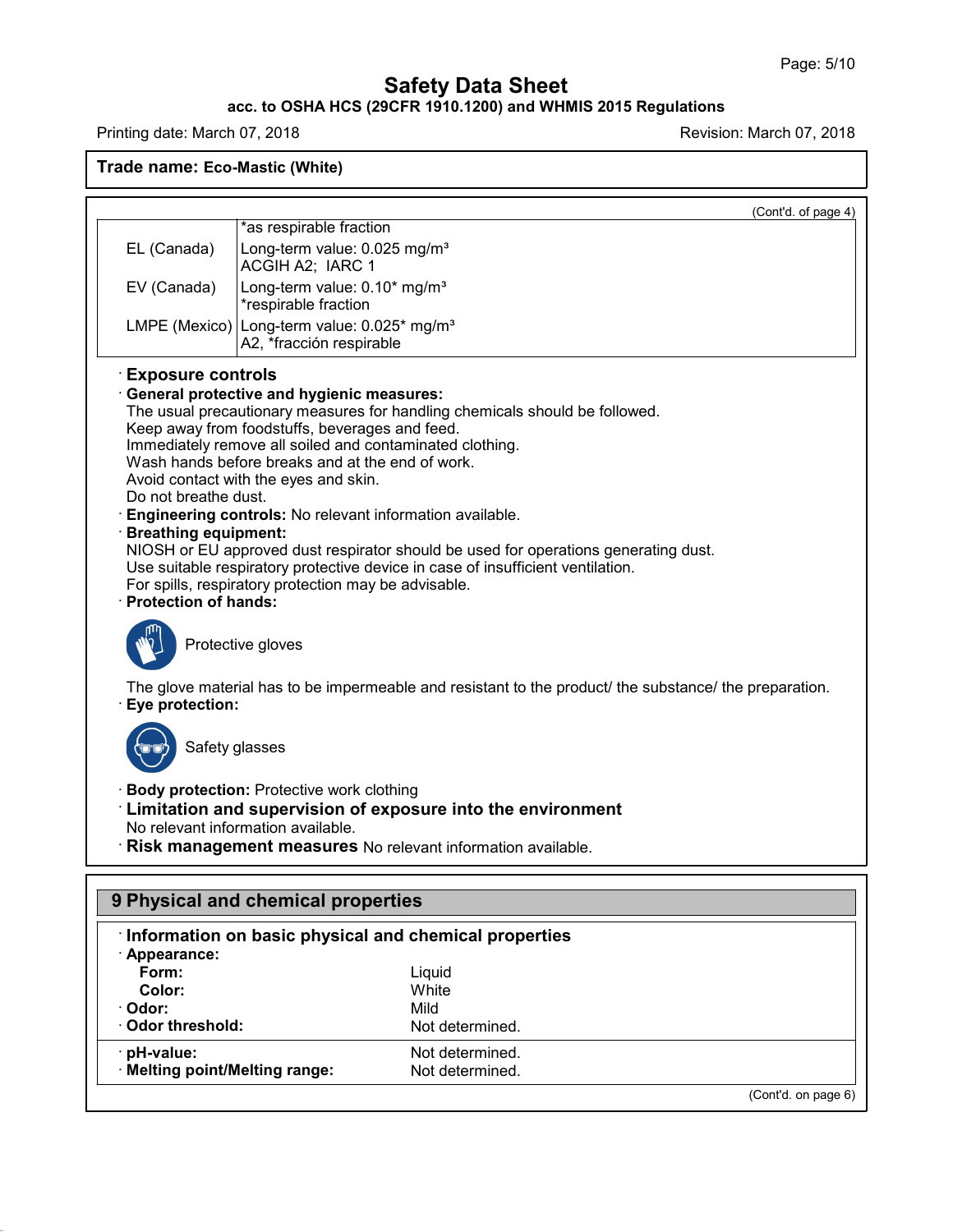## **acc. to OSHA HCS (29CFR 1910.1200) and WHMIS 2015 Regulations**

Printing date: March 07, 2018 **Printing date: March 07, 2018** Revision: March 07, 2018

**Trade name: Eco-Mastic (White)**

|                                                            | (Cont'd. of page 5)                           |
|------------------------------------------------------------|-----------------------------------------------|
| <b>Boiling point/Boiling range:</b>                        | Not determined.                               |
| · Flash point:                                             | Not applicable.                               |
| · Flammability (solid, gaseous):                           | Not applicable.                               |
| · Auto-ignition temperature:                               | Not determined.                               |
| · Decomposition temperature:                               | Not determined.                               |
| · Danger of explosion:                                     | Product does not present an explosion hazard. |
| <b>Explosion limits</b>                                    |                                               |
| Lower:                                                     | Not determined.                               |
| Upper:                                                     | Not determined.                               |
| · Oxidizing properties:                                    | Non-oxidizing.                                |
| · Vapor pressure:                                          | Not determined.                               |
| · Density:                                                 |                                               |
| <b>Relative density:</b>                                   | 1.34                                          |
| Vapor density:                                             | Not determined.                               |
| <b>Evaporation rate:</b>                                   | Not determined.                               |
| · Solubility in / Miscibility with                         |                                               |
| Water:                                                     | Not miscible or difficult to mix.             |
| · Partition coefficient (n-octanol/water): Not determined. |                                               |
| · Viscosity                                                |                                               |
| Dynamic:                                                   | Not determined.                               |
| Kinematic:                                                 | Not determined.                               |
| <b>Other information</b>                                   | No relevant information available.            |

### **10 Stability and reactivity**

- · **Reactivity:** No relevant information available.
- · **Chemical stability:**
- · **Thermal decomposition / conditions to be avoided:**
- No decomposition if used and stored according to specifications.
- · **Possibility of hazardous reactions**

Toxic fumes may be released if heated above the decomposition point. Reacts with strong acids and oxidizing agents.

- · **Conditions to avoid** Excessive heat.
- · **Incompatible materials**
- **Oxidizers**

46.0.4

Strong acids

· **Hazardous decomposition products** Carbon monoxide and carbon dioxide

## **11 Toxicological information**

· **Information on toxicological effects**

(Cont'd. on page 7)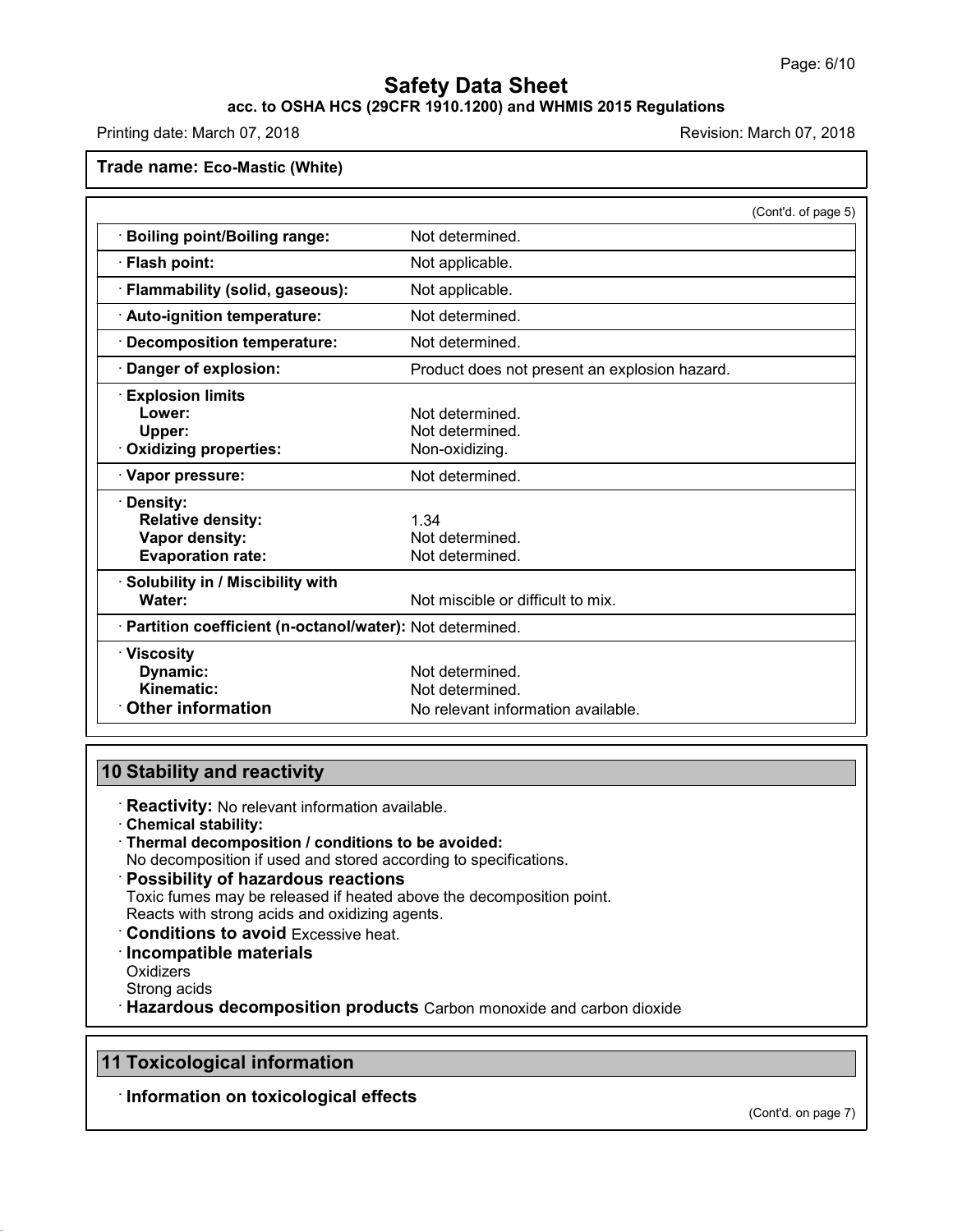#### **acc. to OSHA HCS (29CFR 1910.1200) and WHMIS 2015 Regulations**

Printing date: March 07, 2018 **Printing date: March 07, 2018** Revision: March 07, 2018

**Trade name: Eco-Mastic (White)**

(Cont'd. of page 6) · **Acute toxicity:** Based on available data, the classification criteria are not met. · **LD/LC50 values that are relevant for classification:** None. · **Primary irritant effect:** · **On the skin:** Based on available data, the classification criteria are not met. · **On the eye:** Based on available data, the classification criteria are not met. · **Sensitization:** No sensitizing effects known. · **IARC (International Agency for Research on Cancer):** 13463-67-7 titanium dioxide 2B 14808-60-7 quartz 1 108-05-4 vinylacetate 2B 1897-45-6 chlorothalonil (ISO) 2B · **NTP (National Toxicology Program):** 14808-60-7 quartz K · **OSHA-Ca (Occupational Safety & Health Administration):** None of the ingredients are listed. · **Probable route(s) of exposure:** Ingestion. Eye contact. Skin contact. · **Germ cell mutagenicity:** Based on available data, the classification criteria are not met. · **Carcinogenicity:** Suspected of causing cancer. Route of exposure: Oral. · **Reproductive toxicity:** Based on available data, the classification criteria are not met. · **STOT-single exposure:** Based on available data, the classification criteria are not met. · **STOT-repeated exposure:** Based on available data, the classification criteria are not met. · **Aspiration hazard:** Based on available data, the classification criteria are not met. **12 Ecological information** · **Toxicity** · **Aquatic toxicity** Harmful to aquatic life with long lasting effects. **9016-45-9 nonylphenol, ethoxylated** LC50 1.821 mg/l (daphnia) (48 h) · **Persistence and degradability** No relevant information available. · **Bioaccumulative potential:** No relevant information available. · **Mobility in soil:** No relevant information available. · **Additional ecological information** · **General notes:** Avoid release to the environment. Due to available data on eliminability/decomposition and bioaccumulation potential prolonged term damage of the environment can not be excluded. · **Results of PBT and vPvB assessment**

· **PBT:** Not applicable.

46.0.4

· **vPvB:** Not applicable.

· **Other adverse effects** No relevant information available.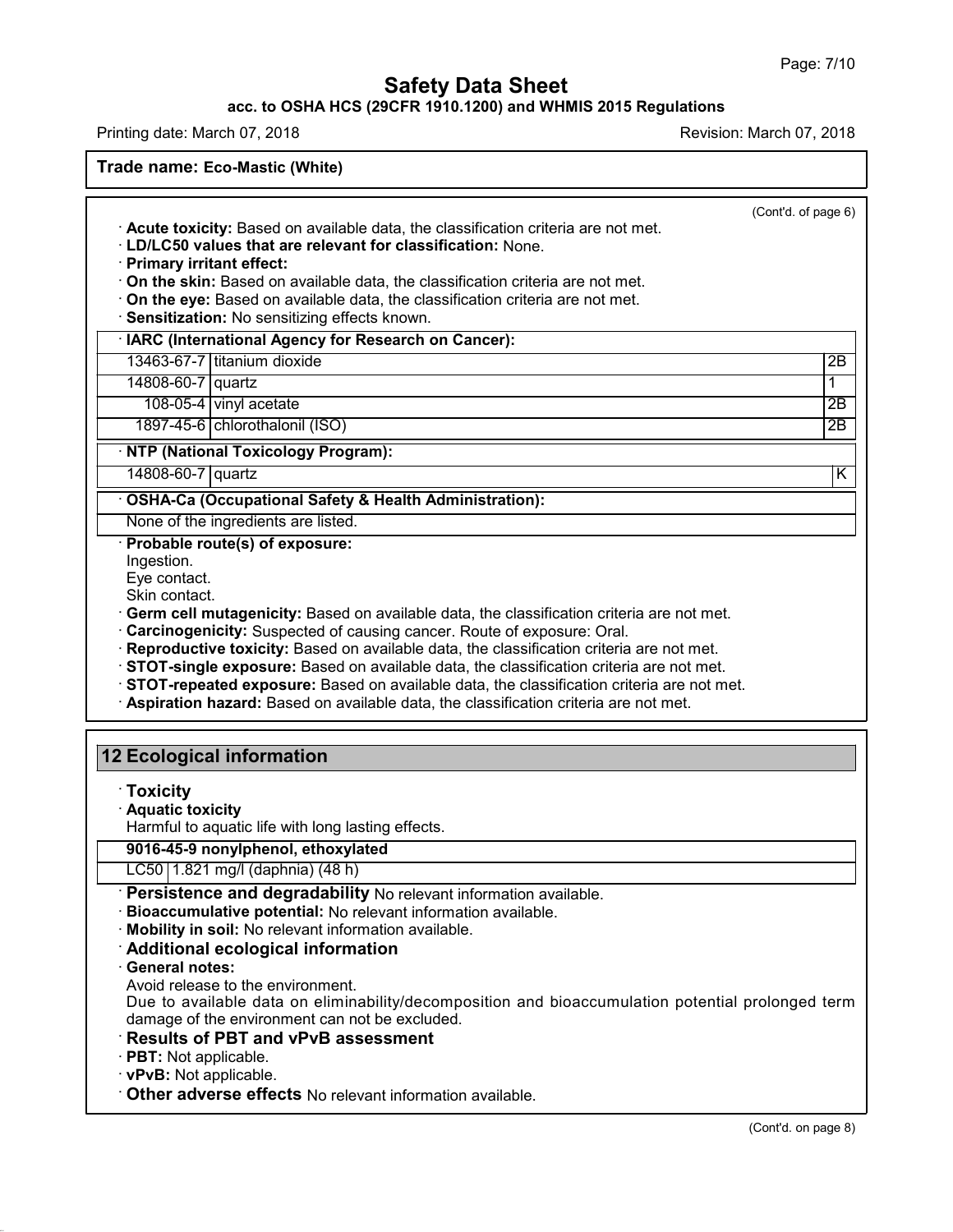#### **acc. to OSHA HCS (29CFR 1910.1200) and WHMIS 2015 Regulations**

Printing date: March 07, 2018 **Printing date: March 07, 2018** Revision: March 07, 2018

#### **Trade name: Eco-Mastic (White)**

(Cont'd. of page 7)

#### **13 Disposal considerations**

#### · **Waste treatment methods**

#### · **Recommendation:**

Can be disposed of with household garbage after solidification following consultation with the waste disposal facility operator and the pertinent authorities and adhering to the necessary technical regulations. The user of this material has the responsibility to dispose of unused material, residues and containers in compliance with all relevant local, state and federal laws and regulations regarding treatment, storage and disposal for hazardous and nonhazardous wastes.

#### · **Uncleaned packagings**

· **Recommendation:** Disposal must be made according to official regulations.

| <b>14 Transport information</b>                                                          |                 |
|------------------------------------------------------------------------------------------|-----------------|
| $\cdot$ UN-Number<br>· DOT, ADR, IMDG, IATA                                              | Not regulated.  |
| · UN proper shipping name<br>· DOT, ADR, IMDG, IATA                                      | Not regulated.  |
| Transport hazard class(es)                                                               |                 |
| · DOT, ADR, IMDG, IATA<br>· Class                                                        | Not regulated.  |
| · Packing group<br>· DOT, ADR, IMDG, IATA                                                | Not regulated.  |
| $\cdot$ Environmental hazards<br>· Marine pollutant:                                     | No.             |
| · Special precautions for user                                                           | Not applicable. |
| <b>Transport in bulk according to Annex II of</b><br><b>MARPOL73/78 and the IBC Code</b> | Not applicable. |

## **15 Regulatory information**

46.0.4

· **Safety, health and environmental regulations/legislation specific for the substance or mixture** · **United States (USA)** · **SARA** · **Section 302 (extremely hazardous substances):** None of the ingredients are listed. · **Section 355 (extremely hazardous substances):** 108-05-4 vinyl acetate · **Section 313 (Specific toxic chemical listings):** (Cont'd. on page 9)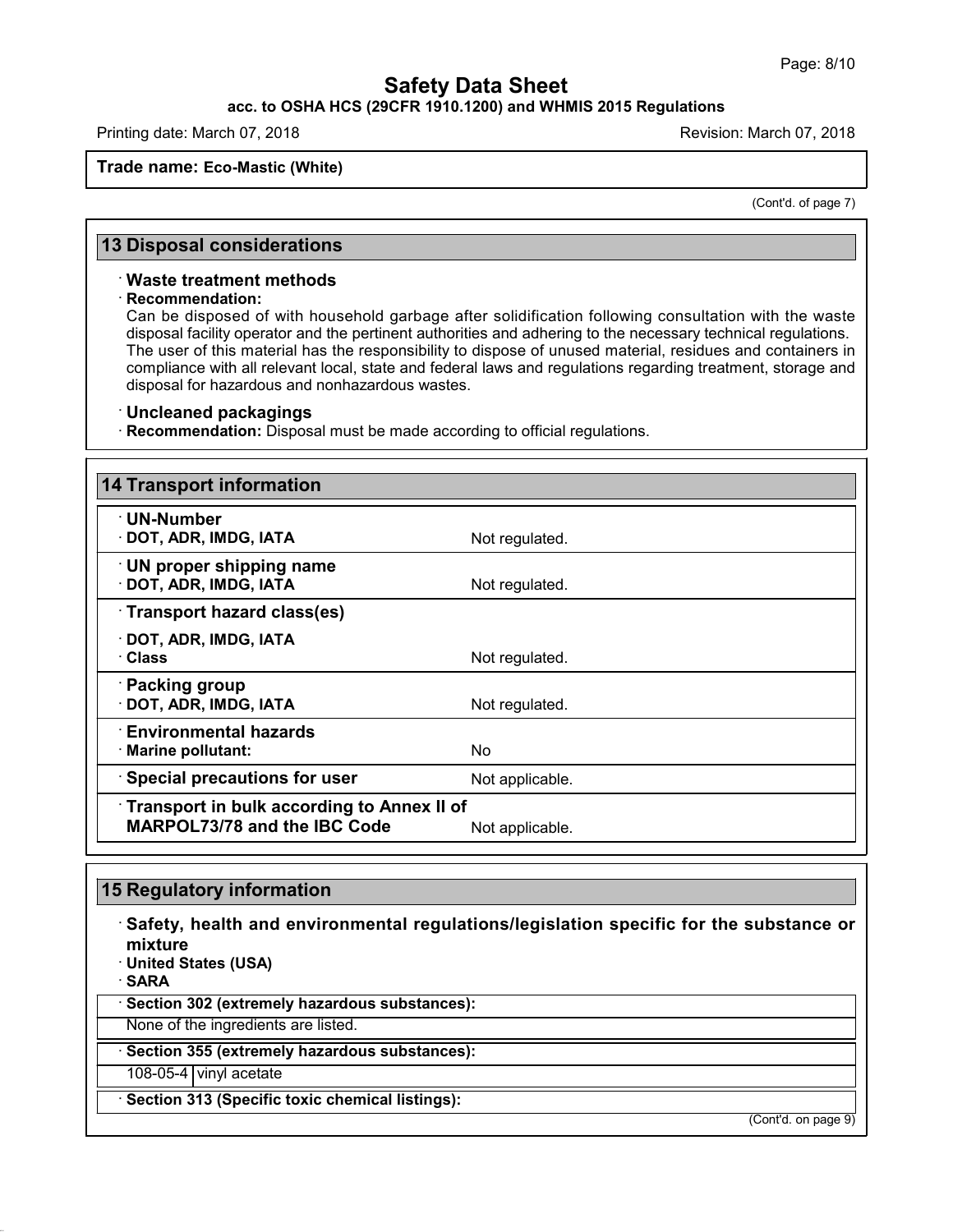### **acc. to OSHA HCS (29CFR 1910.1200) and WHMIS 2015 Regulations**

Printing date: March 07, 2018 **Printing date: March 07, 2018** Revision: March 07, 2018

**Trade name: Eco-Mastic (White)**

|                                                                                   | (Cont'd. of page 8) |
|-----------------------------------------------------------------------------------|---------------------|
| None of the ingredients are listed.                                               |                     |
| · TSCA (Toxic Substances Control Act)                                             |                     |
| All ingredients are listed.                                                       |                     |
| Clean Air Act (CAA) Section 112(r) Accidental Release Prevention (40 CFR 68.130): |                     |
| 108-05-4 vinyl acetate                                                            | 15000               |
| · Proposition 65 (California)                                                     |                     |
| Chemicals known to cause cancer:                                                  |                     |
| 13463-67-7 titanium dioxide                                                       |                     |
| 12174-11-7 Attapulgite (Palygorskite)                                             |                     |
| 14808-60-7 quartz                                                                 |                     |
| 1897-45-6 chlorothalonil (ISO)                                                    |                     |
| Chemicals known to cause reproductive toxicity for females:                       |                     |
| None of the ingredients are listed.                                               |                     |
| Chemicals known to cause reproductive toxicity for males:                         |                     |
| None of the ingredients are listed.                                               |                     |
| Chemicals known to cause developmental toxicity:                                  |                     |
| 67-56-1 methanol                                                                  |                     |
| · EPA (Environmental Protection Agency):                                          |                     |
| None of the ingredients are listed.                                               |                     |
| · IARC (International Agency for Research on Cancer):                             |                     |
| 13463-67-7 titanium dioxide                                                       | 2B                  |
| 108-05-4 vinyl acetate                                                            | $\overline{2B}$     |
| 14808-60-7 quartz                                                                 | 1                   |
| 1897-45-6 chlorothalonil (ISO)                                                    | $\overline{2B}$     |
| · NIOSH-Ca (National Institute for Occupational Safety and Health):               |                     |
| 13463-67-7 Ititanium dioxide                                                      |                     |
| 14808-60-7 quartz                                                                 |                     |
| <b>Canadian Domestic Substances List (DSL):</b>                                   |                     |
| All ingredients are listed.                                                       |                     |

## **16 Other information**

This information is based on our present knowledge. However, this shall not constitute a guarantee for any specific product features and shall not establish a legally valid contractual relationship.

#### · **Date of preparation / last revision** March 07, 2018 / -

#### · **Abbreviations and acronyms:**

ADR: European Agreement concerning the International Carriage of Dangerous Goods by Road IMDG: International Maritime Code for Dangerous Goods DOT: US Department of Transportation IATA: International Air Transport Association CAS: Chemical Abstracts Service (division of the American Chemical Society) LC50: Lethal concentration, 50 percent

LD50: Lethal dose, 50 percent

46.0.4